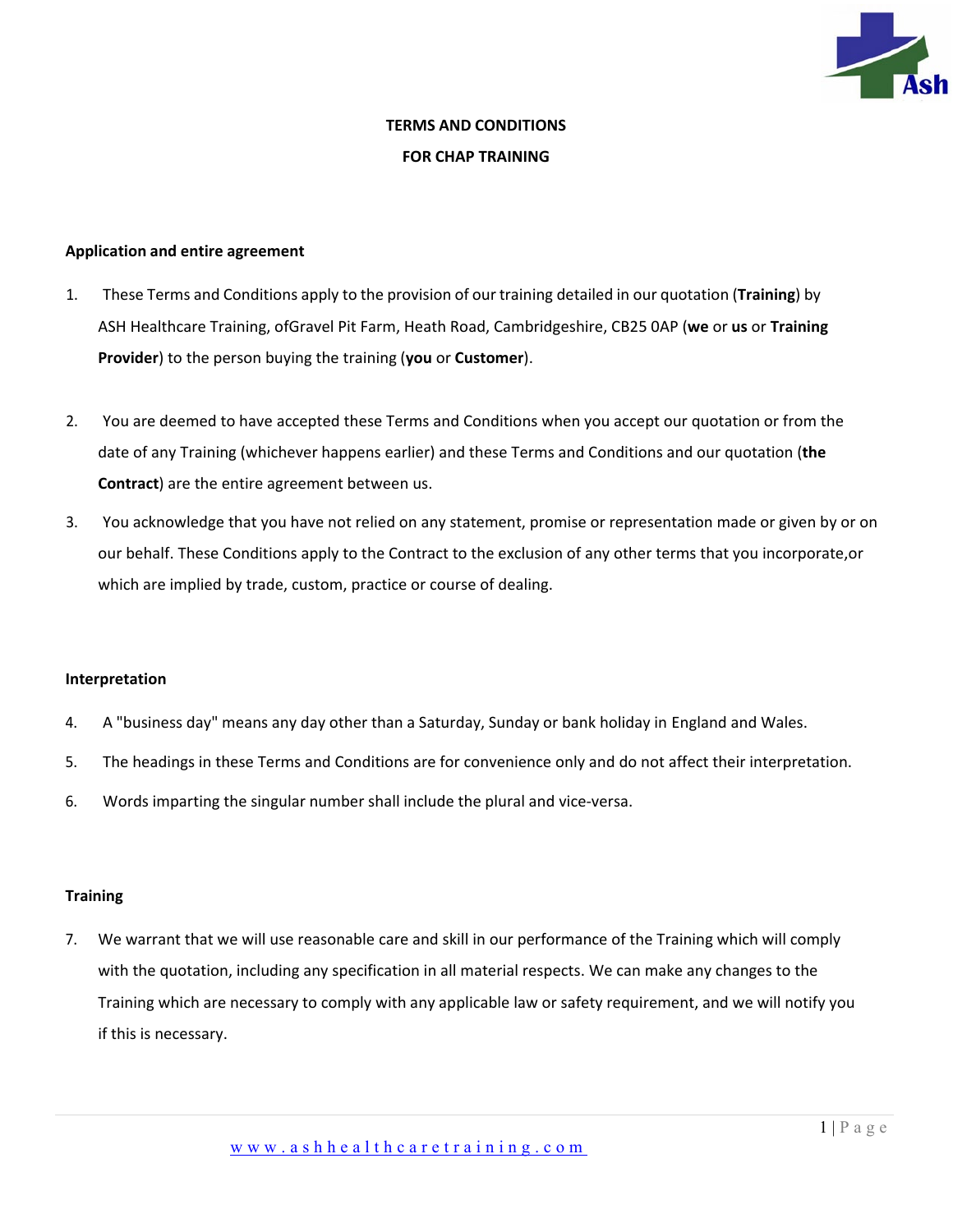

- 8. Where, in connection with the provision of the Training, we supply any goods supplied by a third party, we do not give any warranty, guarantee or other term as to their quality, fitness for purpose or otherwise but shall, where possible, assign to .................................... the benefit of any warranty, guarantee or indemnity given by the person supplying the goods to ASH HCT.
- 9. ASH HCT warrants and represents to .................................... that we are an independent contractor.
- 10. ASH HCT warrants to .................................... that any person engaged by to perform the Training under this Agreement will have the relevant and all necessary qualifications and is a member of a relevant professional body. We will provide evidence of the same to .................................... on request.
- 11. We agree to provide the Training at such locations as shall be agreed by .................................
- 12. We shall keep detailed records of all things done by him/her in relation to the provision of the Training and at ....................................'s request, shall make them available for inspection and/or provide copies to .....................................
- 13. We shall send training attendance records and evaluation sheets to .................................... after each event.
- 14. We will comply with any specific health and safety provisions of the .................................... premises that they is using.
- 15. We will ensure that any equipment provided by us is safe and without defect.
- 16. Our Trainer shall not be subject to directions from the Client as to the manner in which they shall perform the Training
- 17. Any data acquired or created by us in the course of providing the Training shall belong to ..................................... We shall do nothing that might render .................................... in breach of the requirements of data protection law.
- 18. We will use all reasonable endeavours to complete the Training within the time agreed or as setout in the quotation; however, time shall not be of the essence in the performance of our obligations.
- 19. All of these Terms and Conditions apply to the supply of any goods as well as Training unless we specify otherwise.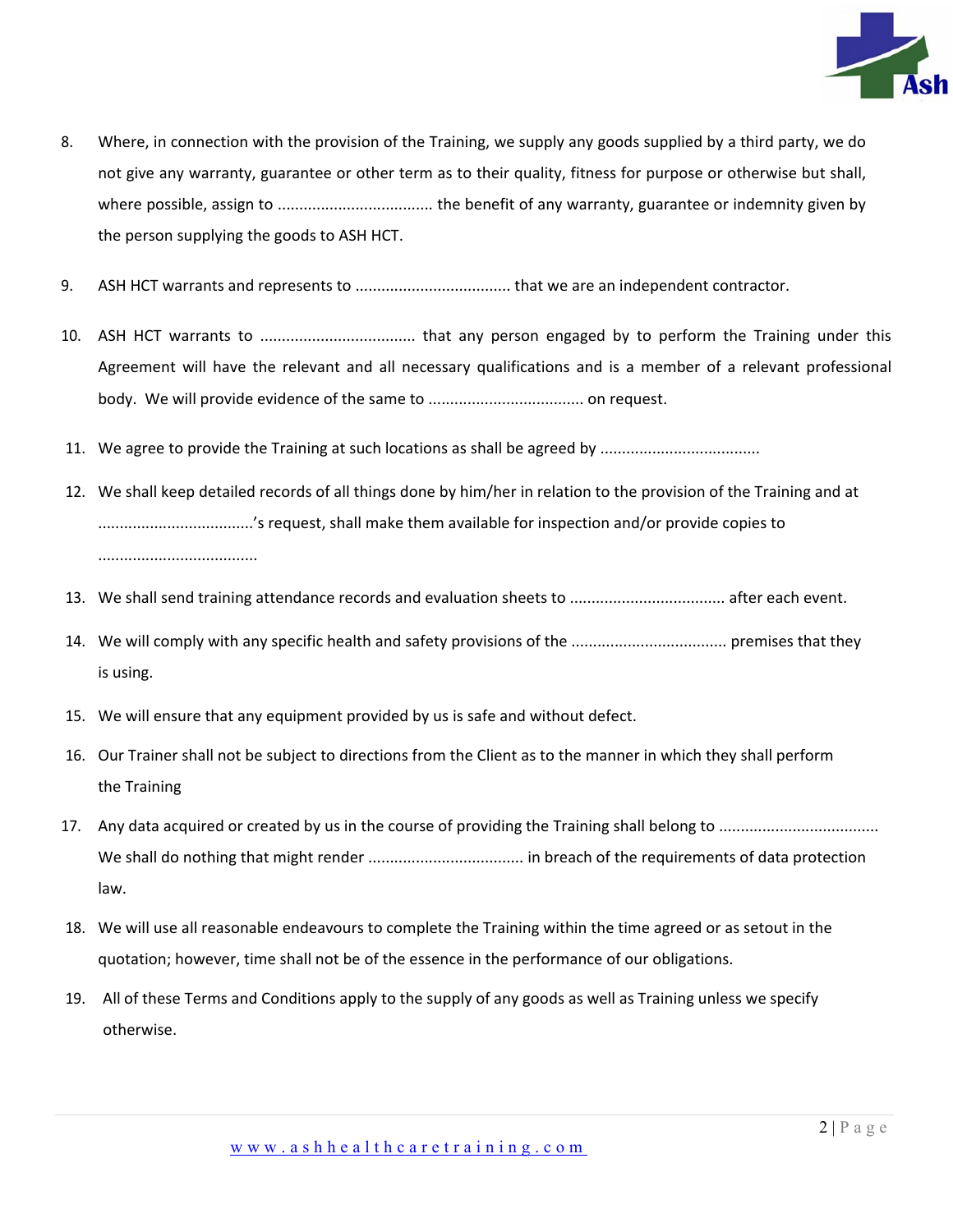

# **Your obligations**

- 20. You will provide suitable premises for us to deliver the training, this will include sufficient space to allow for any Government requirements for social distancing, hand washing, etc.
- 21. You will agree to provide the following:
	- information about the target group
	- background information about the work of ...................................., its decision-making structures, its vision, mission, values and key policies
	- support & guidance with course design and material
	- booking of venue
- 22. If you do not comply with clause 20, we may be unable to deliver the training, in which case clause 29 will apply.
- 23. We are not liable for any delay or failure to provide the Training if this is caused by your failure to comply with the provisions of this section (**Your obligations**).

#### **Data Protection**

- 24. In carrying out its obligations under this Agreement, each Party shall comply in all material respects with all current and applicable data protection legislation, including the Data Protection Act 1998 and the EU General Data Protection Regulation (all hereafter referred to as "Data Protection Legislation").
- 25. In the event that a Party receives a request for information under the Data Protection Legislation, the Party shall comply with the requirements of such Data Protection Legislation when processing the request and shall consult with the other Party before disclosing any personal data.

#### **Fees**

- 26. The fees (**Fees**) for the Training are set out and agreed and are on a time and materials basis.
- 27. Any additional training provided by us, not specified in the quotation for CHAP training (12 days) will be charged at our daily rate
- 28. The charges will set out in an invoice provided and payment is due 7 days prior to the first day of training.
- 29. Either we or you can cancel an order for any reason prior to your acceptance (or rejection) of the quotation.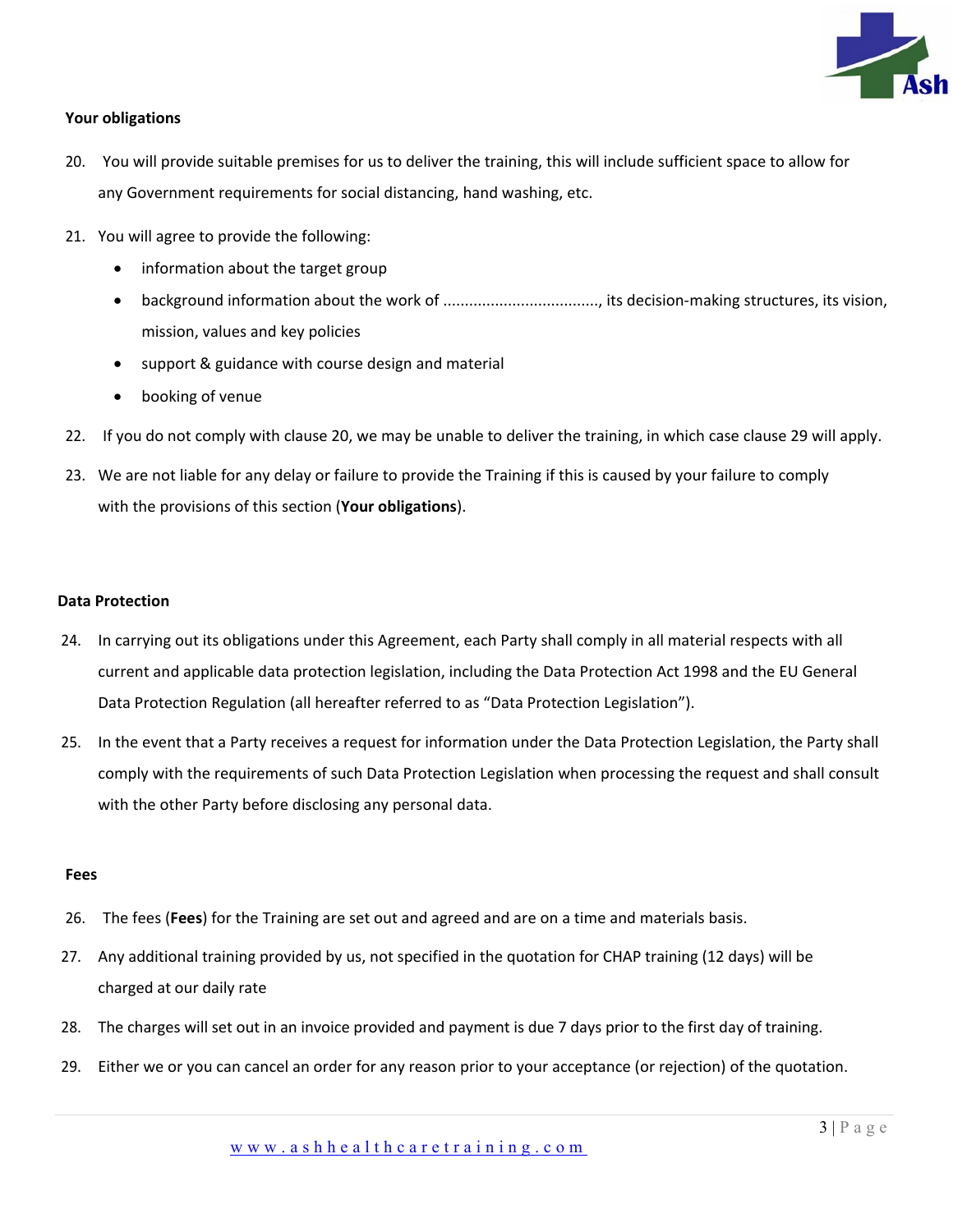

30. If you want to amend any details of the Training you must tell us in writing as soon as possible. We will use reasonable endeavours to make any required changes and additional costs will be included in the Fees and invoiced toyou.

#### **Cancellations**

- 31. Either party must give a minimum of 4 weeks' notice to cancel.
- 32. In the event that .................................... cancels, the following conditions will apply:
	- 7 days or more, we will reschedule the day at no additional charge
	- 2-6 days, we will reschedule the day at an additional charge of 50% of our usual daily rate
	- 1 day or on the day of training, we will reschedule the day, at our usual daily rate
- 33. We will use our best endeavours to avoid any cancellations, whilst recognising that some circumstances may cause difficulties.
	- i) In the event of bad weather:
		- (1) The decision will be made the day before and the trainer may be required to travel the day before, at no additional cost to you.
		- (2) In the even that severe weather prevents the trainer attending, we will offer the option of:
			- (a) Virtual training on the same day
			- (b) An alternative day, at no cost to you
		- (3) If the trainer sets off, but is unable to arrive, we will arrange the training free of charge for you
	- ii) In the event of trainer sickness:
		- (1) Ash Healthcare Training will try to let you know the day before, if the booked trainer is unable to deliver training, although sometimes sickness develops quickly and without warning.
		- (2) Ash Healthcare will try and arrange cover, if the replacement trainer is not a specialist in the propose subject we will off you either:
			- (a) An alternative (appropriate) subject
			- (b) Rescheduling of booked training, at no cost to you
		- (3) If cover unavailable, notify .................................... / manager at venue as early as possible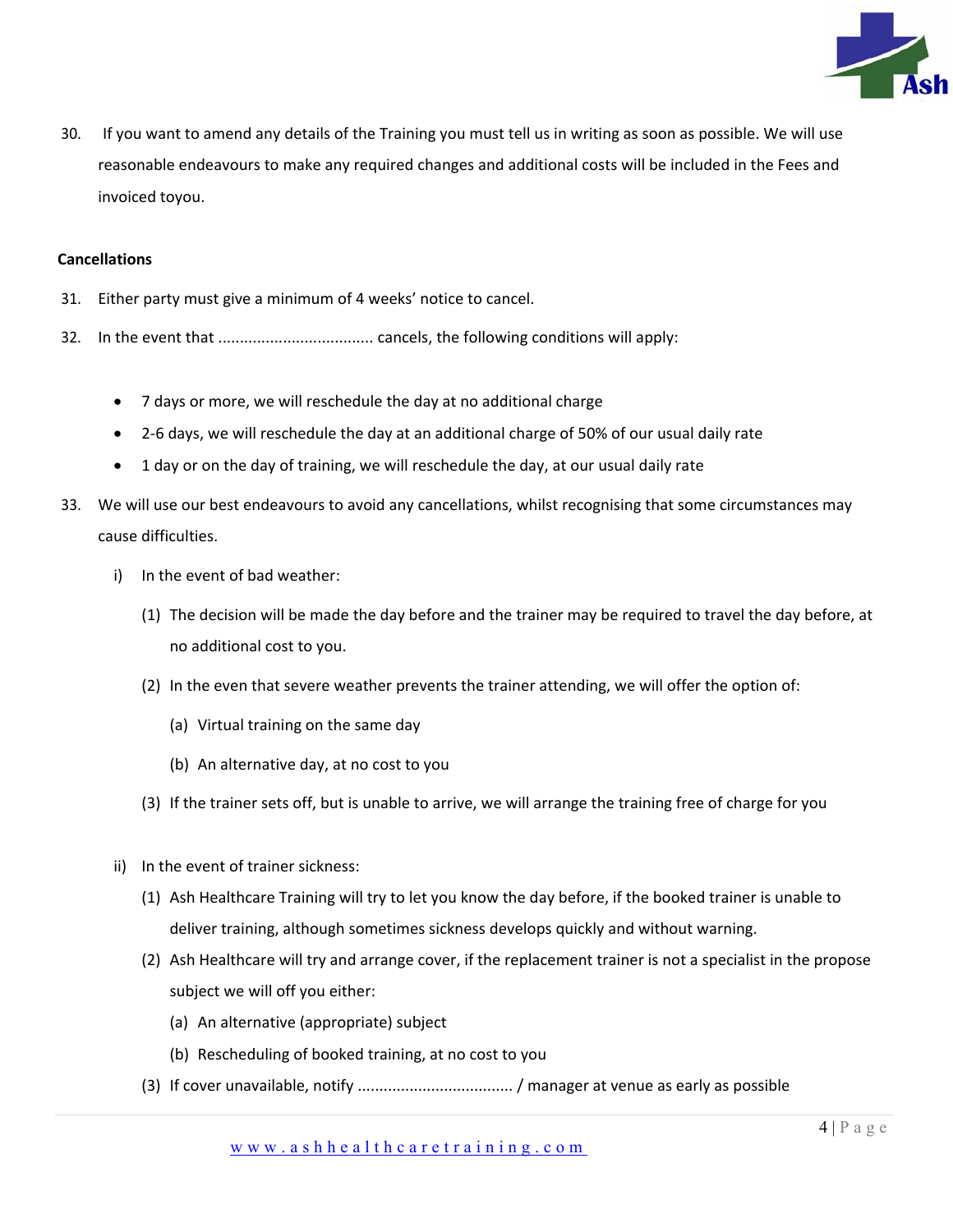

- 34. Either we or you can cancel an order for any reason prior to your acceptance (or rejection) of the quotation.
- 35. If you want to amend any details of the Training you must tell us in writing as soon as possible. We will use reasonable endeavours to make any required changes and additional costs will be included in the Fees and invoiced to you.

# **Equality, Non-Discrimination and Human Rights**

- 36. Each Party will not, and will use reasonable endeavours to ensure that its employees, contractors and agents will not, discriminate directly or indirectly against any person on the basis of age, disability, gender reassignment, marital or civil partner status, pregnancy or maternity, race, colour, nationality, ethnic or national origin, religion or belief, sex or sexual orientation.
- 37. Each Party will, and will use reasonable endeavours to ensure that its employees, contractors and agents will, at all times, comply with and act in a way which is compatible with the Human Rights Act 1998, the Equality Act 2010 and the equality duty imposed by that Act.

# **Intellectual Property Rights**

38. Each Party shall retain ownership of the Intellectual Property Rights it brings to the Agreement and of the Intellectual Property Rights it generates in connection with this Agreement.

#### **Statutory duties**

#### Counter Terrorism and Security Act 2015 ("CTSA")

39. ASH HCT agrees it shall cooperate with ...................................., including provision of such information as may be requested, to support ...................................'s compliance with the requirements of the CTSA.

# Modern Slavery Act 2015

40. The Trainer warrants that it does (and will continue to) comply with its obligations under the Modern Slavery Act 2015.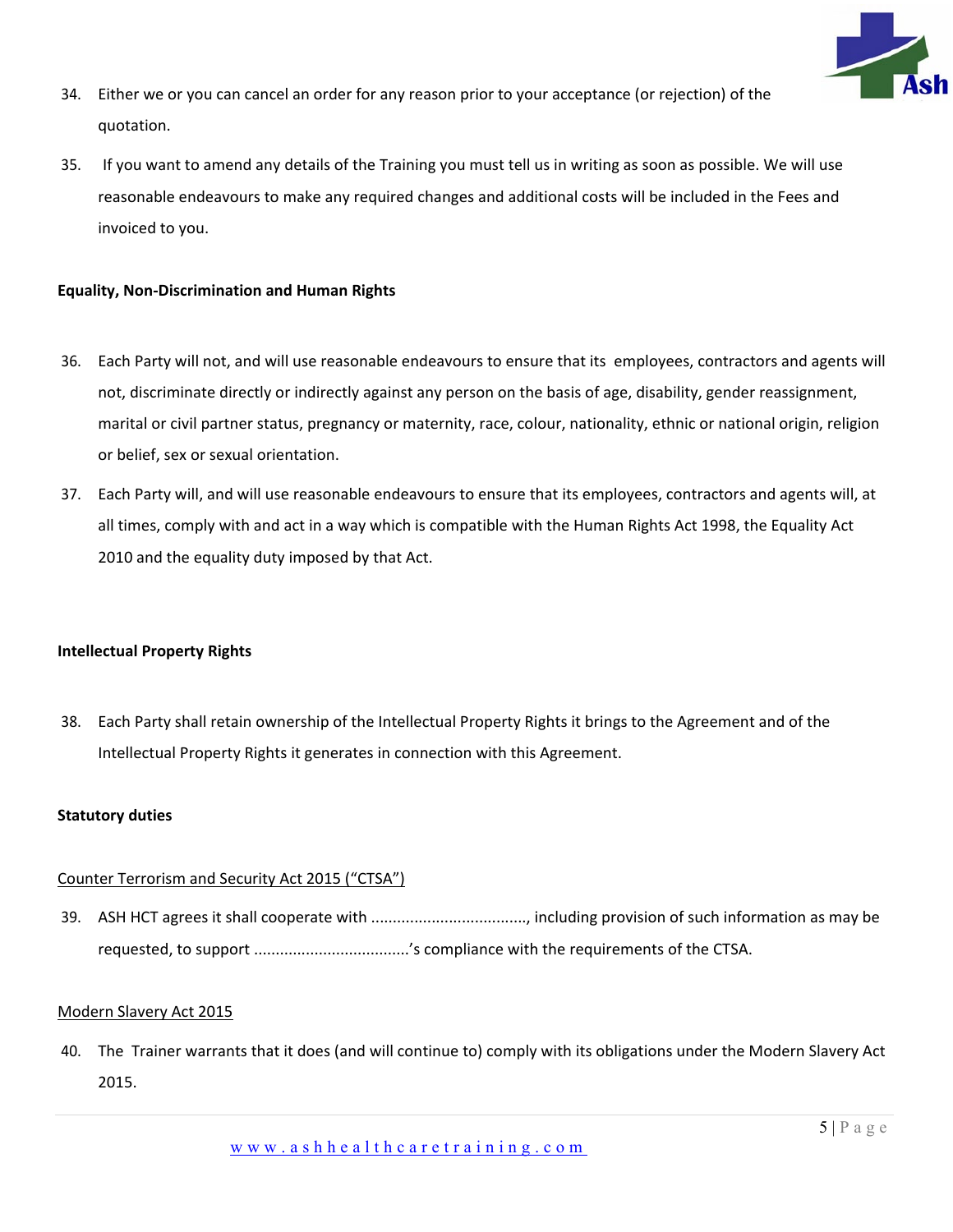# **Anti-bribery and Anti-corruption**



- 41. Each Party shall at all times:
	- comply with all applicable laws, statute, regulations and codes relating to anti-bribery and anticorruption, including but not limited to the Bribery Act 2010; and
	- comply with ....................................'s anti-bribery and anti-corruption policies as published from time to time.

# **Miscellaneous Provisions**

- 42. Neither this Agreement nor the Training performed hereunder may be assigned, transferred or sub-contracted by either party in whole or in part without the prior written consent of the other party. No such sub-contracting by either party shall relieve that party of its obligations hereunder.
- 43. Nothing contained in this Agreement shall be so construed as to constitute either Party to be the agent of the other.
- 44. This Agreement may be amended in whole or in part at any time by an agreement in writing executed in the same manner and by the Parties to this Agreement.
- 45. Any notice to be given by a Party under or in connection with this Agreement shall be in writing and shall be delivered by email or sent by pre-paid first class post to the address of the other Party set out above, or to such other address as may have been notified in accordance with this Agreement. Any such notice shall be deemed to have been served: if delivered by email- at the time of delivery; if sent by post - upon the expiration of 48 hours after posting.
- 46. This Agreement constitutes the entire agreement between the Parties relating to the subject matter of this Agreement and supersedes all prior negotiations, representations, understandings or agreements whether oral or written.
- 47. This Agreement will be governed by and interpreted in accordance with English Law and shall be subject to the exclusive jurisdiction of the Courts of England and Wales.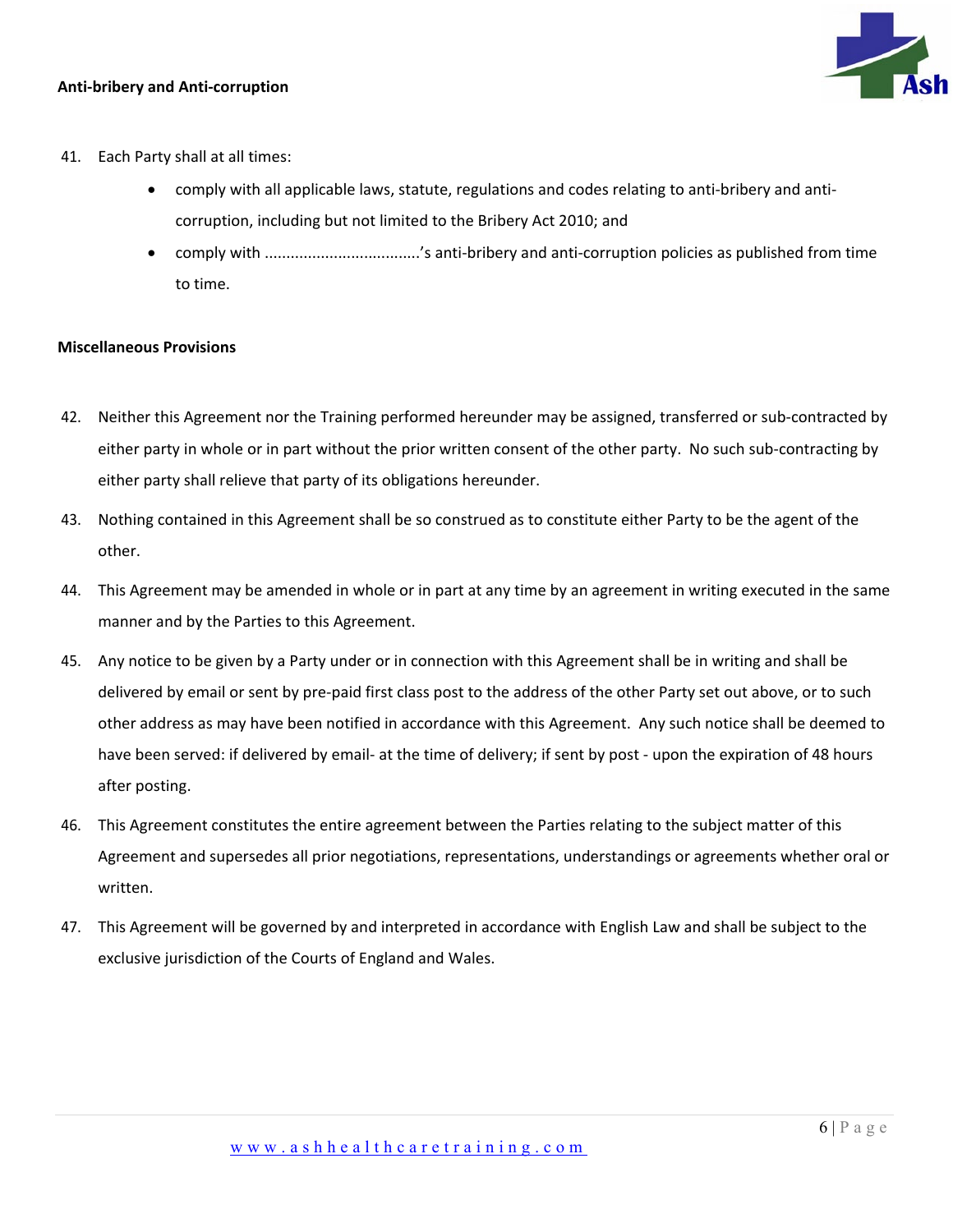# **Termination**

- 48. We can terminate the provision of the Training immediately if you:
	- a. commit a material breach of your obligations under these Terms and Conditions; or
	- b. fail to make pay any amount due under the Contract on the due date for payment; or
	- c. are or become or, in our reasonable opinion, are about to become, the subject of a bankruptcy order or take advantage of any other statutory provision for the relief of insolvent debtor; or
	- d. enter into a voluntary arrangement under Part 1 of the Insolvency Act 1986, or any other scheme or arrangement is made with its creditors; or
	- e. convene any meeting of your creditors, enter into voluntary or compulsory liquidation, have a receiver, manager,administrator or administrative receiver appointed in respect of your assets or undertakings or any part of them, any documents are filed with the court for the appointment of an administrator in respect of you, notice of intention to appoint an administrator is given by you or any of your directors or by a qualifying floating charge holder (as defined in para. 14 of Schedule B1 of the Insolvency Act 1986), a resolution is passed or petition presented to any court for your winding up or for the granting of an administration order in respect of you, or anyproceedings are commenced relating to your insolvency or possible insolvency.

# **Intellectual property**

49. We reserve all copyright and any other intellectual property rights which may subsist in any goods supplied in connection with the provision of the Training. We reserve the right to take any appropriate action to restrain or preventthe infringement of such intellectual property rights.

#### **Liability and indemnity**

- 50. Our liability under these Terms and Conditions, and in breach of statutory duty, and in tort or misrepresentation or otherwise, shall be limited as set out in this section.
- 51. The total amount of our liability is limited to the total amount of Fees payable by you under the Contract.
- 52. We are not liable (whether caused by our employees, agents or otherwise) in connection with our provision of theTraining or the performance of any of our other obligations under these Terms and Conditions or the quotation for:
	- a. any indirect, special or consequential loss, damage, costs, or expenses or;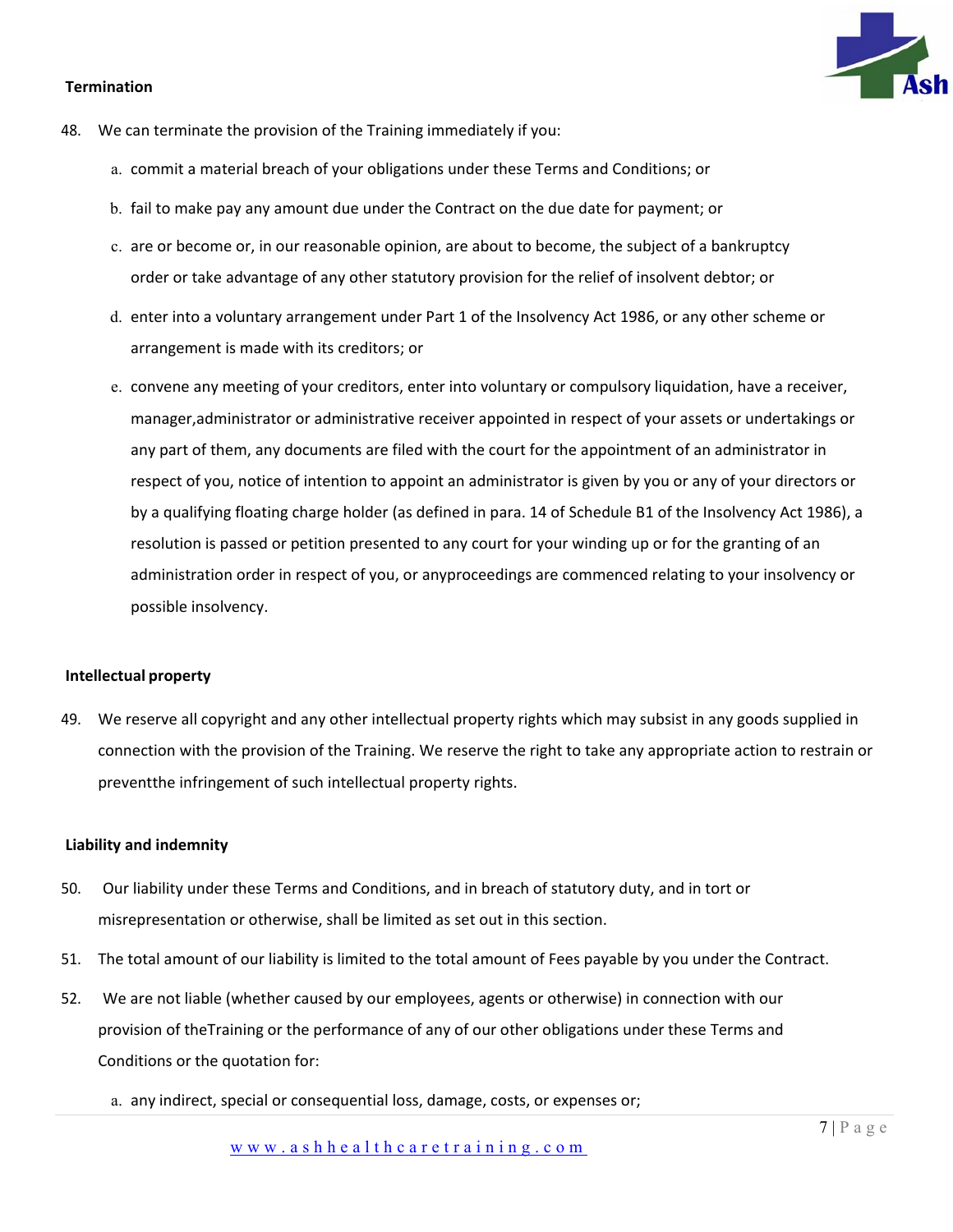

- b. any loss of profits; loss of anticipated profits; loss of business; loss of data; loss of reputation or goodwill; business interruption; or, other third party claims; or
- c. any failure to perform any of our obligations if such delay or failure is due to any cause beyond our reasonablecontrol; or
- d. any losses caused directly or indirectly by any failure or your breach in relation to your obligations; or
- e. any losses arising directly or indirectly from the choice of Training and how they will meet your requirements or your use of the Training or any goods supplied in connection with the Training.
- 53. You must indemnify us against all damages, costs, claims and expenses suffered by us arising from any loss or damageto any equipment (including that belonging to third parties) caused by you or your agents or employees.
- 54. Nothing in these Terms and Conditions shall limit or exclude our liability for death or personal injury caused by our negligence, or for any fraudulent misrepresentation, or for any other matters for which it would be unlawful to exclude or limit liability.

# **Communications**

- 55. All notices under these Terms and Conditions must be in writing and signed by, or on behalf of, the party giving notice(or a duly authorised officer of that party).
- 56. Notices shall be deemed to have been duly given:
	- f. when delivered, if delivered by courier or other messenger (including registered mail) during the normal business hours of the recipient;
	- g. when sent, if transmitted by fax or email and a successful transmission report or return receipt is generated;
		- a. on the fifth business day following mailing, if mailed by national ordinary mail; or
		- b. on the tenth business day following mailing, if mailed by airmail.
- 57. All notices under these Terms and Conditions must be addressed to the most recent address, email address or faxnumber notified to the other party.

#### **No waiver**

58. No delay, act or omission by a party in exercising any right or remedy will be deemed a waiver of that, or any other,right or remedy nor stop further exercise of any other right, or remedy.